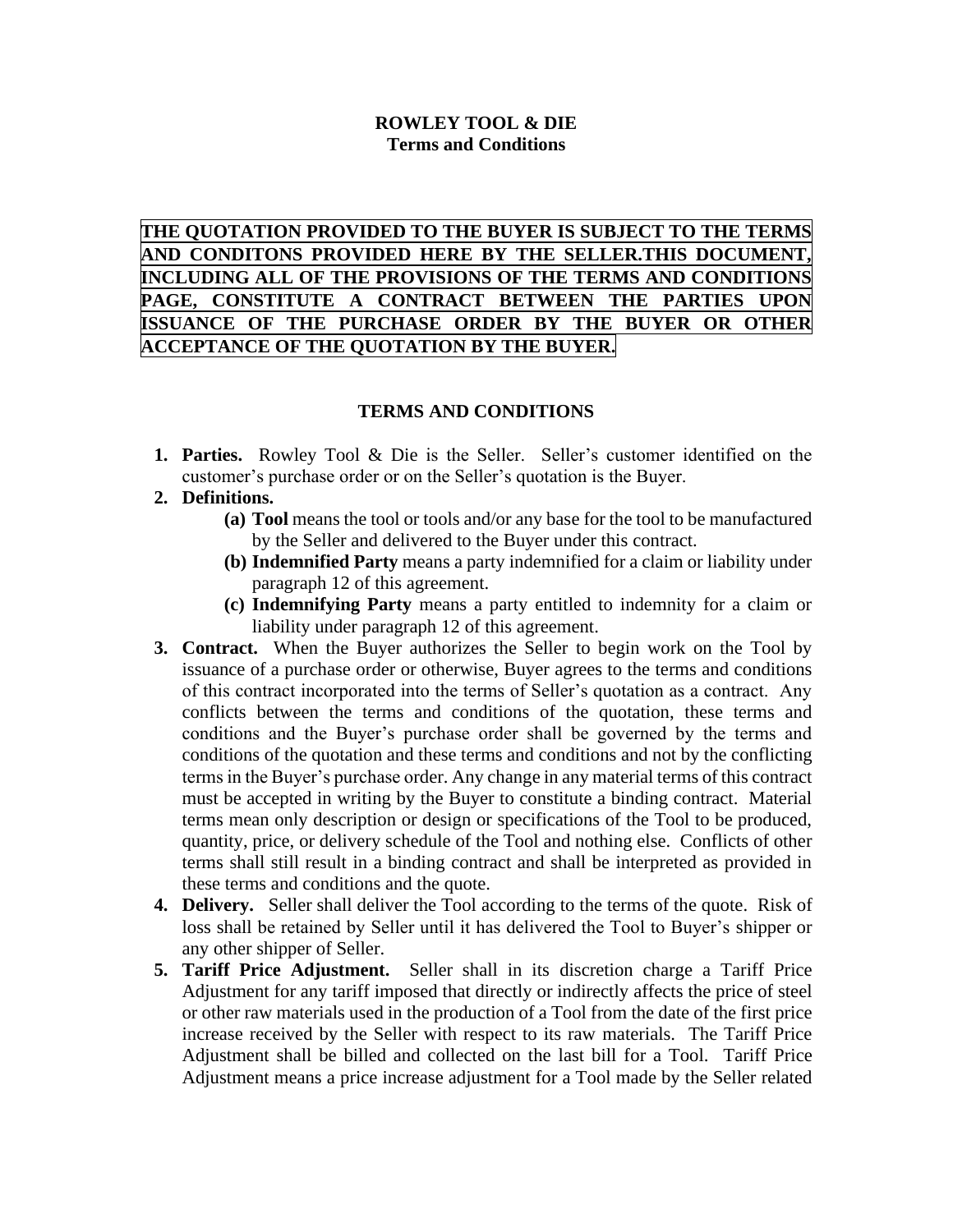to Tariffs imposed on imported goods that directly or indirectly causes an increase in the Seller's cost of raw materials for a Tool order that receives such an adjustment.

- **6. Shipping Costs**. Shipping costs are an extra cost that Seller will bill to Buyer unless it is described as to be arranged and paid for by the Buyer in the Buyer's purchase order or otherwise.
- **7. Cancellation.** Buyer retains the right to cancel all or any part of this contract in the event that the Seller does not deliver the Tool in accordance with the purchase order or design specifications or the Seller otherwise breaches the terms and conditions of this Contract.

In the event of cancellation, the Seller shall immediately tender any work-in-progress to Buyer (provided all payments due have been paid to the Seller), and Seller shall invoice Buyer with the required payment up to the date of cancellation which shall be paid as required by this contract. If the Buyer cancels the contract due to no negligence of Seller, Buyer shall pay Seller the value of the work completed by the Seller to the date of cancellation, but in no case less than the lost opportunity costs and overhead absorption rate and other out of pocket expenses under the contract due to the Seller.

- **8. Verification of Tool.** Seller shall comply with all drawings and test specifications relating to the Tool when manufacturing it. Seller may be required to verify the accuracy of manufacturer of the tool in the quotation in which case the Seller shall verify the Tool and provide evidence of that to the Buyer when delivering the Tool. In any case, Buyer shall have the independent right to verify that the Tool meets specifications and is working properly before final payment to Seller, but such verification must occur within thirty (30) days of delivery of the Tool to Buyer or the Tool shall be deemed verified and accepted, after which the final payments to Seller shall be due.
- **9. Buyer Changes.** Any Buyer changes to the design, specifications or data incorporated in the purchase order must be delivered to Seller in writing. Seller must have approval of its new quote for the revision or a purchase order from the Buyer to approve the additional work before it commences the additional work.. **Design changes that result in any change in the delivery schedule or price of the Tool shall be approved by Buyer and Seller and put in writing with an amended quote.**
- **10. Warranty.** Seller warrants to Buyer that the Tool produced under this contract: (a) is held and owned as to title by the Buyer upon payment in full to the Seller for the Tool and is free of any liens or encumbrances of creditors of the Seller; and (b) that the Tool will be free of any defect in material and workmanship according to the quoted specifications. At the sole discretion of the Seller, Seller shall review warranty claims and appropriately resolve such claims. Prior authorization from the Seller is required before any Tool is returned under a warranty to the Seller. This warranty does not cover Tools that have been damaged, subjected to misuse, neglect, improper or poor maintenance, improper installation, deliberate destruction, or use in violation of any instructions given by the Seller. Seller makes no further warranty, expressed or implied of any kind and Seller specifically disclaims any warranty of merchantability or warranty of fitness for its intended purpose. Any representations or promises made by any employees or agents of Seller are not binding if they are not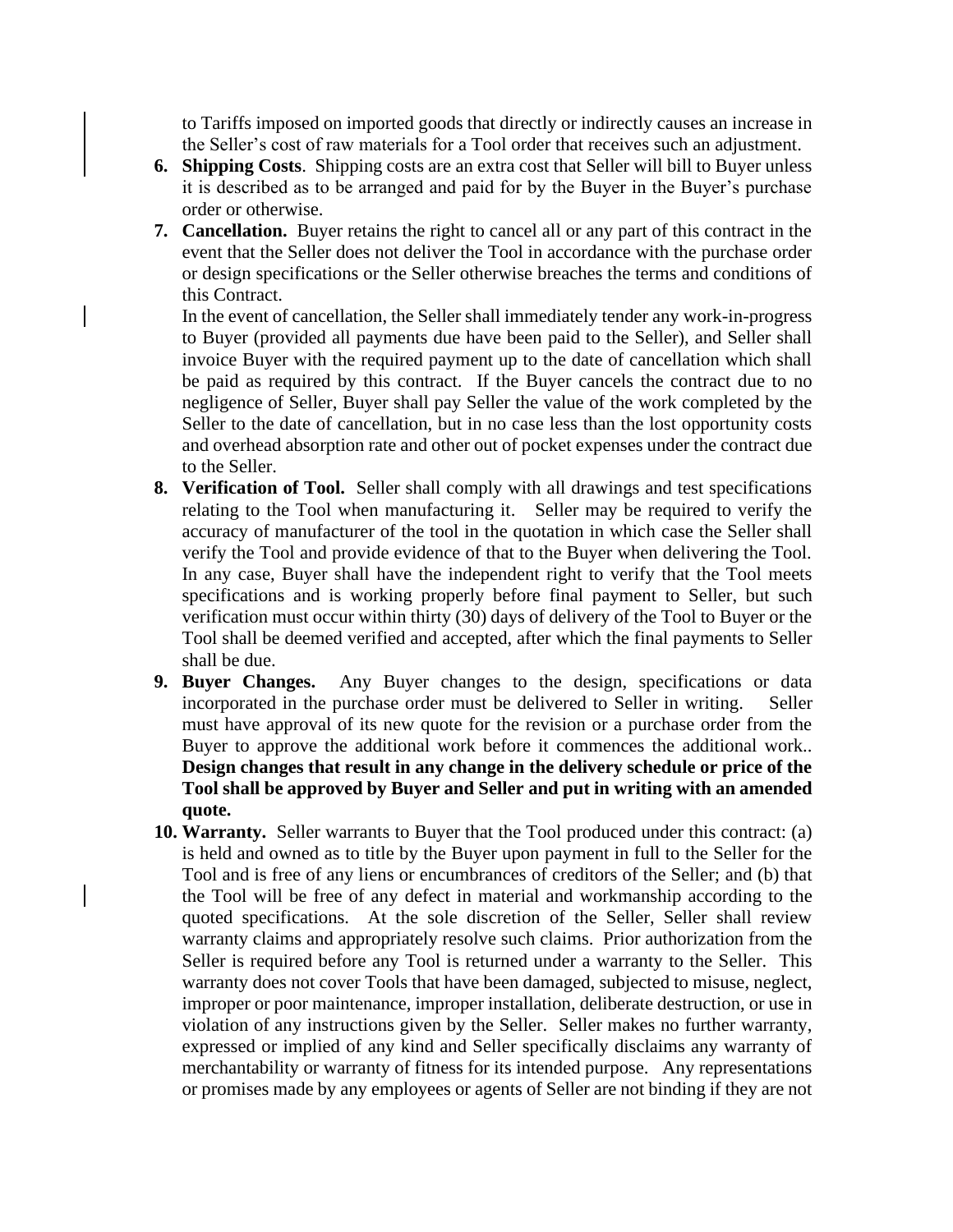part of this written contract. Under no circumstances shall Seller be responsible for lost profits, consequential damages, increased costs, economic losses suffered either by Buyer or any other third party.

- **11. Title.** Title to the Tool shall remain with the Seller until such time as Buyer has paid all amounts due to Seller under the terms of this contract. At that time the title shall pass to the Buyer. Seller retains any lien rights it has in the Tool until such time as any lien rights have expired and not exercised by Seller and or payment in full is received for the Tool.
- **12. Indemnification.** Either party shall indemnify and hold harmless the other party for any claim, loss, liability or expense (including reasonable attorney's fees and costs) that arise relating to this contract to manufacture a Tool, including any incidental or consequential damages not disclaimed in writing, if any, directly or indirectly arising out of (a) any infringement or claim of infringement of any patents, trademarks, copyrights or trade secrets by the use or sale of any goods purchased hereunder, except goods manufactured in accordance with the design and specifications for the Tool, (b) any injury to persons or property by reason of any defects in the Tool; or (c) any violation of laws applicable to this contract. The Indemnifying Party shall at its own expense, if so requested by the Indemnified Party, defend all claims, proceedings or suits against the Indemnified Party and its officers, managers, directors, governors, successors, assigns, employees, customers and users of the Tool, in which any of the aforesaid claims are alleged, provided the Indemnifying Party is duly and within a reasonable time notified of such claim, proceeding or suits. Any claim under this contract by Seller or Buyer seeking indemnity must be submitted in writing to the party subject to the claim within one year of the date of delivery of the Tool under this contract or such claims shall be void and of no further effect.
- **13. Intellectual Property.** Data, drawings, specifications or other technical information furnished directly or indirectly, in writing or otherwise, to either Buyer or Seller pursuant to this contract will in no event become the property of the other party to this contract and will be used only in fulfilling such other party's obligations under this contract and for no other purpose, and will not be duplicated or disclosed to others, provided, however, that in the case of Tool designs, the design shall be the intellectual property of the Buyer, but Seller shall retain a license and ability to use the same Tool design concepts to design Tools for other customers of Seller. All patents, copyrights, trademarks, trade secrets or other intellectual property resulting from work under this contract will be the sole property of the party generating such data, drawings or specifications or other technical information under this contract, except as provided otherwise herein.
- **14. Confidentiality.** The parties acknowledge that performance of this contract will require them to have access to confidential business and proprietary information of the other party, including but not limited to: (a) date, formulae, drawings or any other information whether business or technical of a confidential nature, which has been furnished directly or indirectly, in writing or otherwise to the other, and (b) such information as a person familiar with the disclosing party's business and the industry in which it operates would reasonably consider to be (i) of a confidential or proprietary nature and (ii) that the maintenance of its confidentiality would likely be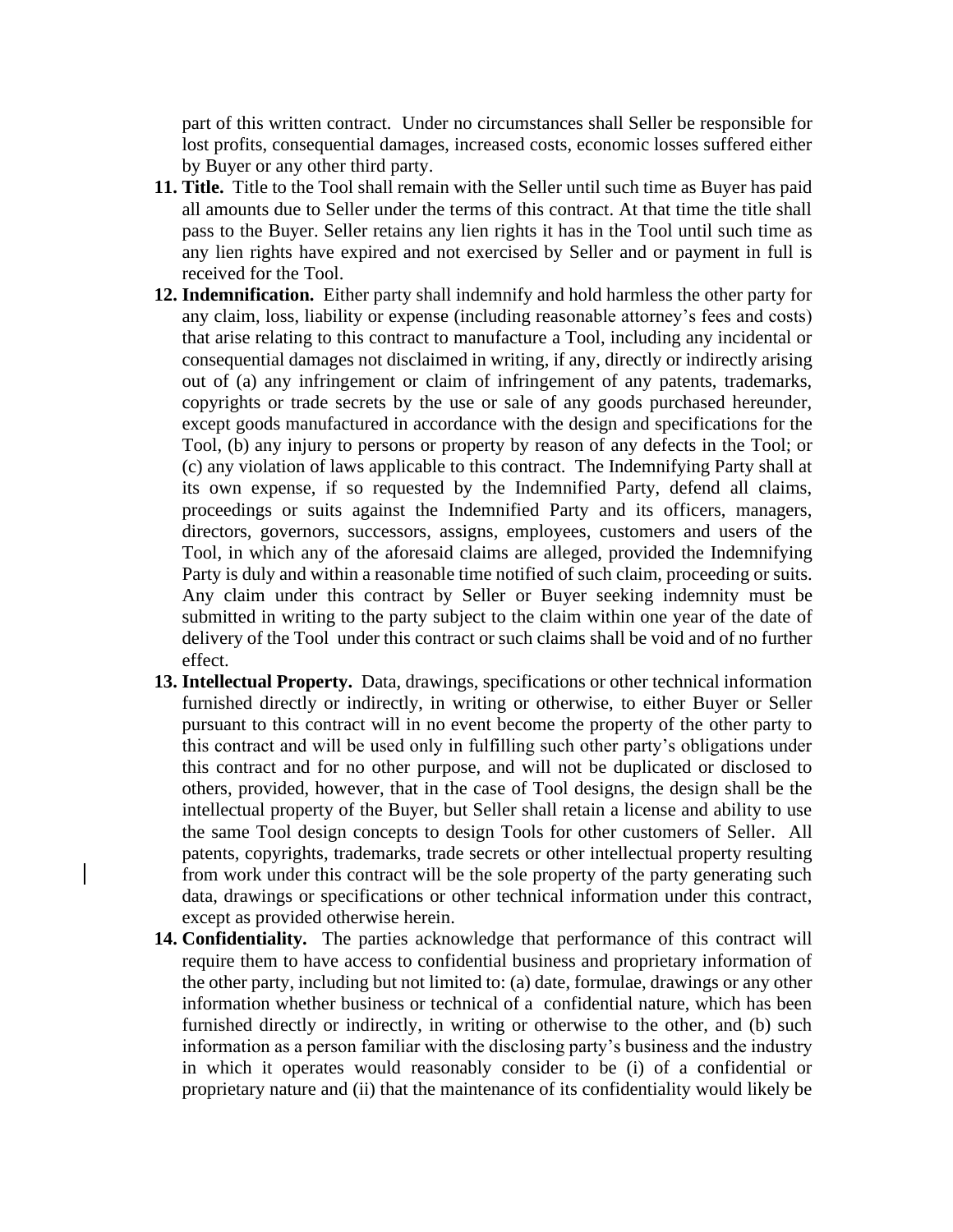of commercial value to the disclosing party. Each party agrees on behalf of itself and its officers, managers, governors, directors, employees and agents to use its/their best efforts to prevent either republication or disclosure of the confidential information of the other party to any third parties.

**15. Federal Arms Control Requirements; Electronic Communications Act.** The quote or Tool design specifications and data subject to this contract may contain technical data as defined in the federal International Traffic In Arms Regulations (ITAR) 22 CFR 120.10. If so, export of this technical data is restricted by the Arms Export Control Act (22 U.S.C. 2751 et seq.) and may not be exported or transferred to non-U.S. persons without prior written approval from the U.S. Department of State. Furthermore, any qualifying Tool delivered to the Buyer may also be subject to the Arms Export Control Act.

The information transmitted in this quote (including attachments) is covered by the Electronic Communications Privacy Act, 18 U. S. C. 2510-21 and is intended only for the person (s) or entity / entities to which it is addressed and may contain confidential and/or privileged material. Any review, retransmission, dissemination, copying, disclosure or use, or taking of any action in reliance upon, this information by persons or entities other than the intended recipient (s) is prohibited.

- **16. Waiver.** Either party to this contract may waive performance of any condition, but waiver of any condition with reference to any shipment will not be construed as a waiver of that condition for subsequent shipments. All rights and remedies of either party under this contract are non-exclusive and in addition to their rights and remedies provided by applicable law.
- **17. Notices.** All notices and design data as other pertinent information shall be transmitted between personnel of the Buyer and Seller by e-mail, secure FTP site, or written letter. Any notifications regarding the project must be sent to the project manager by notifying the project manager through the FTP site or by e-mail notification to the project manager.
- **18. Force Majeure.** Excluding any payment obligations under this Agreement, neither of the parties hereto shall be liable in damages or have the right to terminate this Agreement, or any contract arising out this Agreement, for any delay or default in performing hereunder if such delay or default is caused by conditions beyond its control including, but not limited to, act of God, governmental actions, statutes or regulations, wars or insurrections, strikes or other labor disputes, fires, floods, and/or work stoppages.
- **19. Miscellaneous.** The contract is a binding agreement and cannot be modified in any respect, except upon written agreement signed by both parties. This contract (the Seller's quote, the Buyer's Purchase Order, if any, and these Terms and Conditions) are the entire agreement between the parties with respect to the subject matter hereof and supersede and replace all prior agreements, understanding or representations, whether written or oral.
- **20. Governing Law; Severability; Venue.** The validity, construction and performance of this Agreement and the legal relations among the parties of this Agreement shall be governed by and construed in accordance with the laws of the State of Wisconsin. If any provision of this Agreement or the application of any such provision shall be held by a tribunal of competent jurisdiction to be contrary to law, the remaining